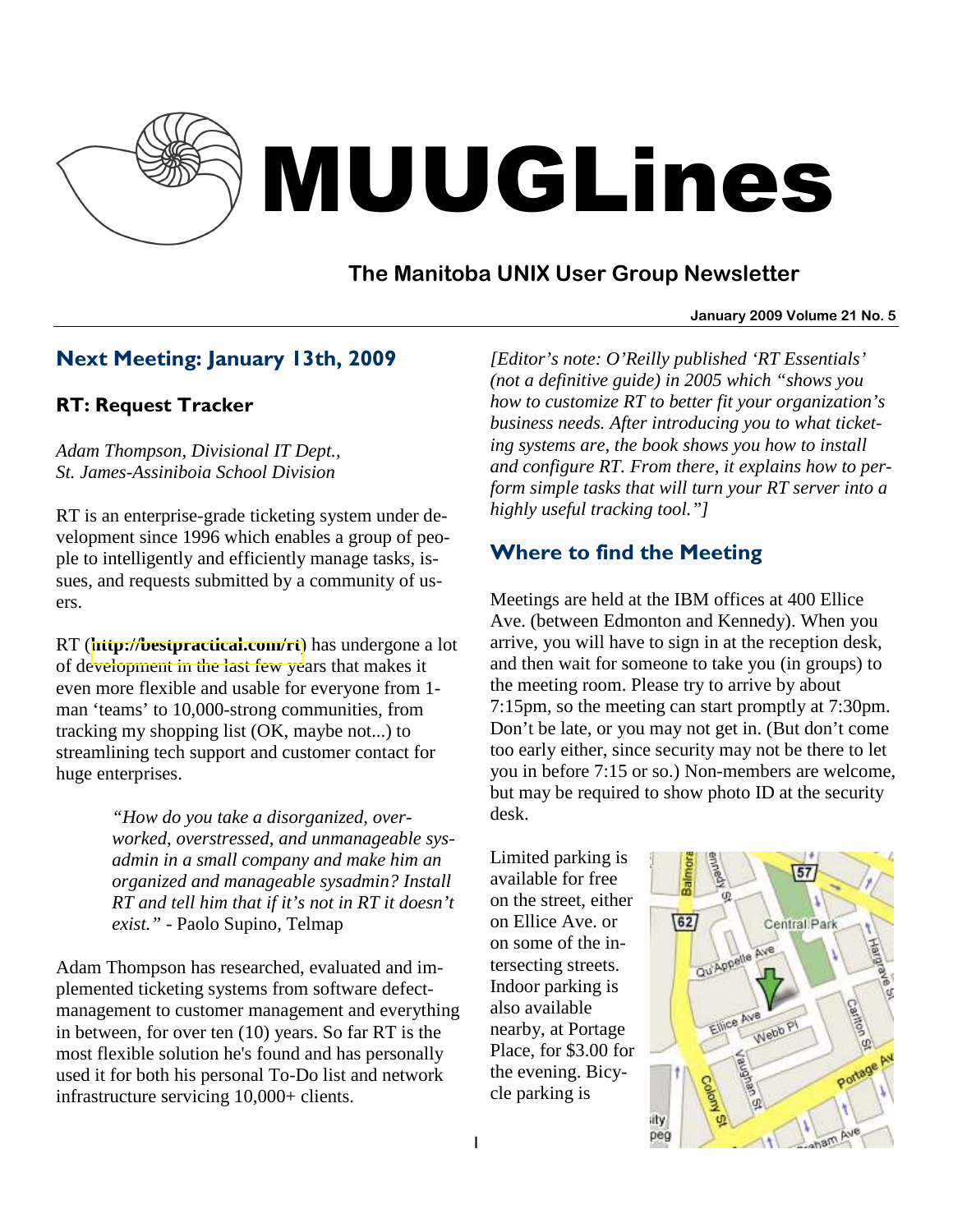available in a bike rack under video surveillance located behind the building on Webb Place.

### VirtualBox 2.1.0 Released

If you're interested in virtualization software, you might like to know that Sun's VirtualBox software (**<http://www.virtualbox.org/>**) just announced a significant new upgrade. Here are some highlights:

- Support for hardware virtualization (VT-x and AMD-V) on Mac OS X hosts
- Support for 64-bit guests on 32-bit host operating systems
- Added support for Intel Nehalem virtualization enhancements (EPT and VPID)
- Experimental 3D acceleration via OpenGL
- Experimental LsiLogic and BusLogic SCSI controllers
- Full VMDK/VHD support including snapshots
- New NAT engine with significantly better performance, reliability and ICMP echo (ping) support
- New Host Interface Networking implementations for Windows and Linux hosts with easier setup (replaces TUN/TAP on Linux and manual bridging on Windows)

## KOffice 2.0 Beta 4 Release

Over the last few years, the KOffice team has reworked the framework into an agile and flexible codebase. Our intention was to increase integration between the components of KOffice (**<http://www.koffice.org/>**) decreasing duplication of functionality and easing maintenance and development of new features. Furthermore, new approaches to UI design and interacting with the user have been implemented to support the new capabilities.

This fourth beta brings significant bug fixes, improved stability, improved usability following the discution that have happened at the Berlin KOffice Sprint. The goal of this beta is to allow testers and users to stay up-to-date with the work of the developers and keep providing usefull bug reports.

KOffice is in beta because the development team wants to receive feedback and bugreports from actual users. Since the last beta release a significant set of improvements and speedups have been integrated for all applications and this release shows the continuous focus on bug fixes until 2.0 is released.

The release team has decided that the following applications are mature enough to be part of 2.0 Beta:

| KWord           | Word processor                         |
|-----------------|----------------------------------------|
| <b>K</b> Spread | Spreadsheet calculator                 |
|                 | <b>KPresenter Presentation manager</b> |
| KPlato          | Project management software            |
| Karbon          | Vector graphics editor                 |
| Krita           | Raster graphics editor                 |

The chart application KChart is available as a shape plugin, which means that charts are available in all the KOffice applications in an integrated manner.

Also note that KOffice will run on Windows with the support of the KDE Cygwin Project.

## MUUG Annual Financial Statement

Once a year, as our by-laws require, we publish the group's Financial Statement.

Manitoba UNIX User Group 2007-2008 Season Income Statement

| Income     |                  |            |
|------------|------------------|------------|
|            | Interest         | \$0.22     |
|            | GIC Interest     | \$538.29   |
|            | Membership sales | \$1,220.00 |
|            | Total income     | \$1,758.51 |
| Expenses   |                  |            |
|            | Bank charges     | \$46.54    |
|            | Coffee supplies  | \$15.25    |
|            | Newsletter       | \$541.09   |
|            | MUUG Online      | \$258.35   |
|            | Total Expenses   | \$861.23   |
| Net Income |                  | \$897.28   |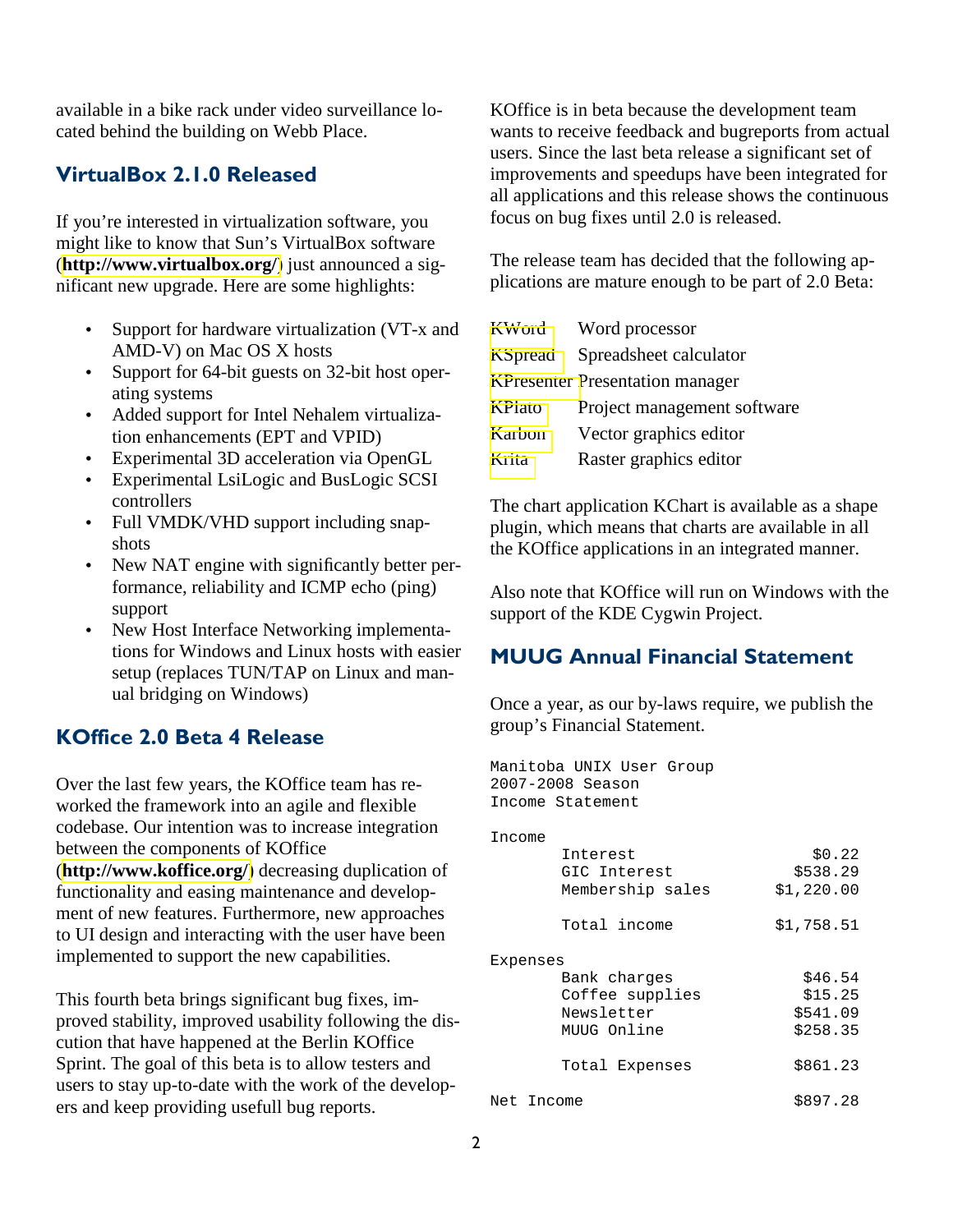Manitoba UNIX User Group 2007-2008 Season Balance sheet

| Assets | Cash<br>Investments (GICs) | \$1,543.59<br>\$18,334.04 |
|--------|----------------------------|---------------------------|
|        | Total                      | \$19,877.63               |
| Equity | Retained Earnings          | \$19,877.63               |
|        | Total                      | \$19,877.63               |

### Red Hat Does Well Despite The **Economy**

Red Hat recently released their financial statement, too. It's good to know they are doing well, despite the sorry state of the economy. Here are some highlights:

Total revenue for the quarter was \$165.3 million, an increase of 22% from the year ago quarter and 1% from the prior quarter. Subscription revenue for the quarter was \$135.5 million, up 17% year-over-year and flat sequentially. Operating cash flow totaled \$59.1 million, compared to \$59.6 million from the year ago quarter and \$54.3 million from the prior quarter Total cash, cash equivalents and investments as of November 30, 2008 were \$1.1 billion after retiring \$285 million of convertible debentures and repurchasing 2 million shares of common stock.

### New Distributions

There just aren't enough Linux distributions out there. Fortunately, people are hard at work to close the gap. Here's a sampling of more recent efforts.

## Cp6Linux

**cp6Linux** (**[http://www.cp6linux.org](http://www.cp6linux.org/)**) дистрибуција, чији се развој обавља на Електротехничком факултету Универзитета у Београду, а финансира из буџетских средстава Министарства за телекомуникације и информатичко друштво, је

општенамеска Linux дистрибуција која има за циљ да десктоп и пословним корисницима омогући коришћење слободног софтвера на

### hackable:1

hackable:1 (**<http://www.hackable1.org/>**), a new distribution for the Neo and other hackable devices, is based on DebianOnFreerunner but packaging the OM2007.2 applications, extending and bug-fixing them. It is intended to become a stable platform for the VAR market and fun to use for everybody else.

### Turnkey Linux

TurnKey Linux (**[http://www.turnkeylinux.org](http://www.turnkeylinux.org/)**) is a new open source project that develops a family of lightweight installable live CDs optimized for various server-type tasks including LAMP, Ruby on Rails, Django, Joomla, Drupal, MediaWiki, and others.

The project's goal is to build software appliances that are easy to use, easy to deploy and free. In a nutshell, we believe everything that can be easy, should be easy!

The project just released TurnKey PostgreSQL, an easy-to-use, lightweight, installable live CD of the PostgreSQL relational database engine that can run on real hardware in addition to most types of virtual machines. It features a Mac OS X-themed Web management interface and a Python configuration and installation console. It is based on Ubuntu 8.04.1 Hardy LTS, and is designed to provide users with a preintegrated, automatically updated, turn-key operating system environment that is carefully built from the ground up with the minimum components needed to run PostgreSQL with maximum usability, efficiency, and security.

# LyX 1.6.1 Released

This is the first maintenance release in the brand-new 1.6.x series, and as such, it mainly focuses on bug fixes. The project has ironed out some major problems that slipped into the application in the wake of